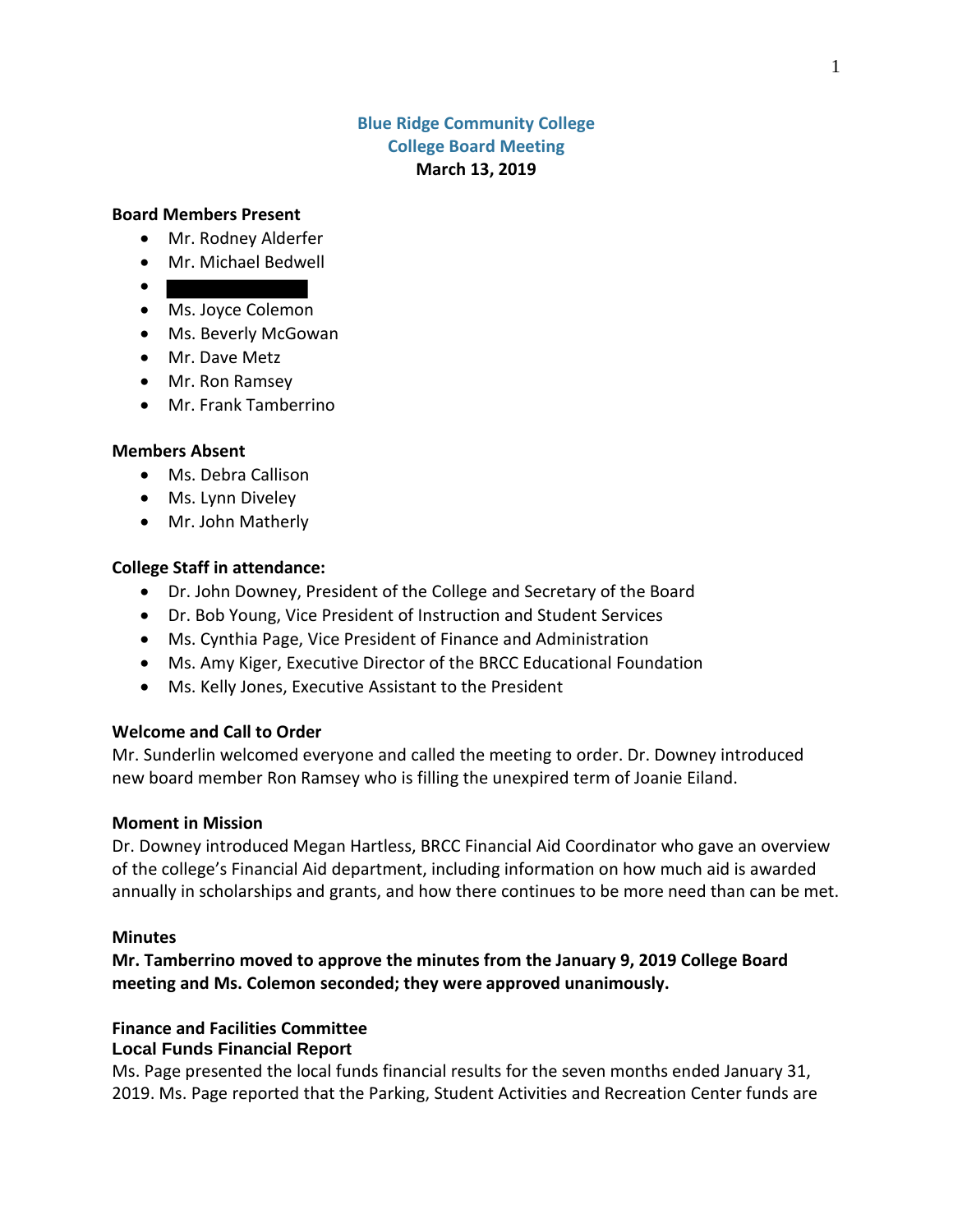not expected to achieve their budgeted revenue this year because of declining enrollment. The Bookstore commission is also not expected to meet its revenue budget due to declining enrollment and the expanded use of online resources; expenditures will be adjusted to achieve balanced budgets. Ms. Page noted that although the funding report for the Bioscience building lists the portion due from BRCC as \$1.5 million, it has recently been clarified with Burt Jones, the Associate Vice Chancellor for Facilities Management, that the college certified \$992, 100 for the building and that is the maximum the college is required to contribute to the project. **These reports were recommended from committee for approval and to be filed for audit: this was approved unanimously.**

# **Curriculum and Student Affairs Committee**

Dr. Young and Mr. Tamberrino reported for the committee.

# **CONSENT AGENDA**

- 1. Program Changes
	- a. Revise Aging in Place CSC-**This was recommended from committee for approval; this was approved unanimously.**
	- b. Activate ART 190 Coordinated Internship from the VCCS Master Course File and add the course to Graphic Design CSC- **This was recommended from committee for approval; this was approved unanimously.**
	- c. Change the Business Elective to a General Elective in the AAS Business Management and the AAS Business Management, Marketing Specialization- **This was recommended from committee for approval; this was approved unanimously.**
- 2. Course and Program Description Changes
	- a. Discontinue CHM 241 Organic Chemistry I, CHM 242, Organic Chemistry II, CHM 243, Organic Chemistry Lab I, and CHM 244 Organic Chemistry Lab II- **This was recommended from committee for approval; this was approved unanimously.**
	- b. Activate MCR 4 Learning Support for Quantitative Reasoning and MCR 6 Learning Support for Pre-Calculus I- **This was recommended from committee for approval; this was approved unanimously.**
- 3. Award Credit for Prior Learning for ADJ 105 The Juvenile Justice System for VDCJS School Security Officer Training- **This was recommended from committee for approval; this was approved unanimously.**

# Information Items

- 1. Status of Curriculum
	- **a.** Paramedic-waiting for approval from VCCS
	- **b.** Early Childhood Development-waiting approval from SACSCOC
- 2. Curriculum
	- a. Transfer Virginia Curriculum Impacts
		- i. Civic Engagement CSC
		- ii. BIO, ENG, and HIS course description revisions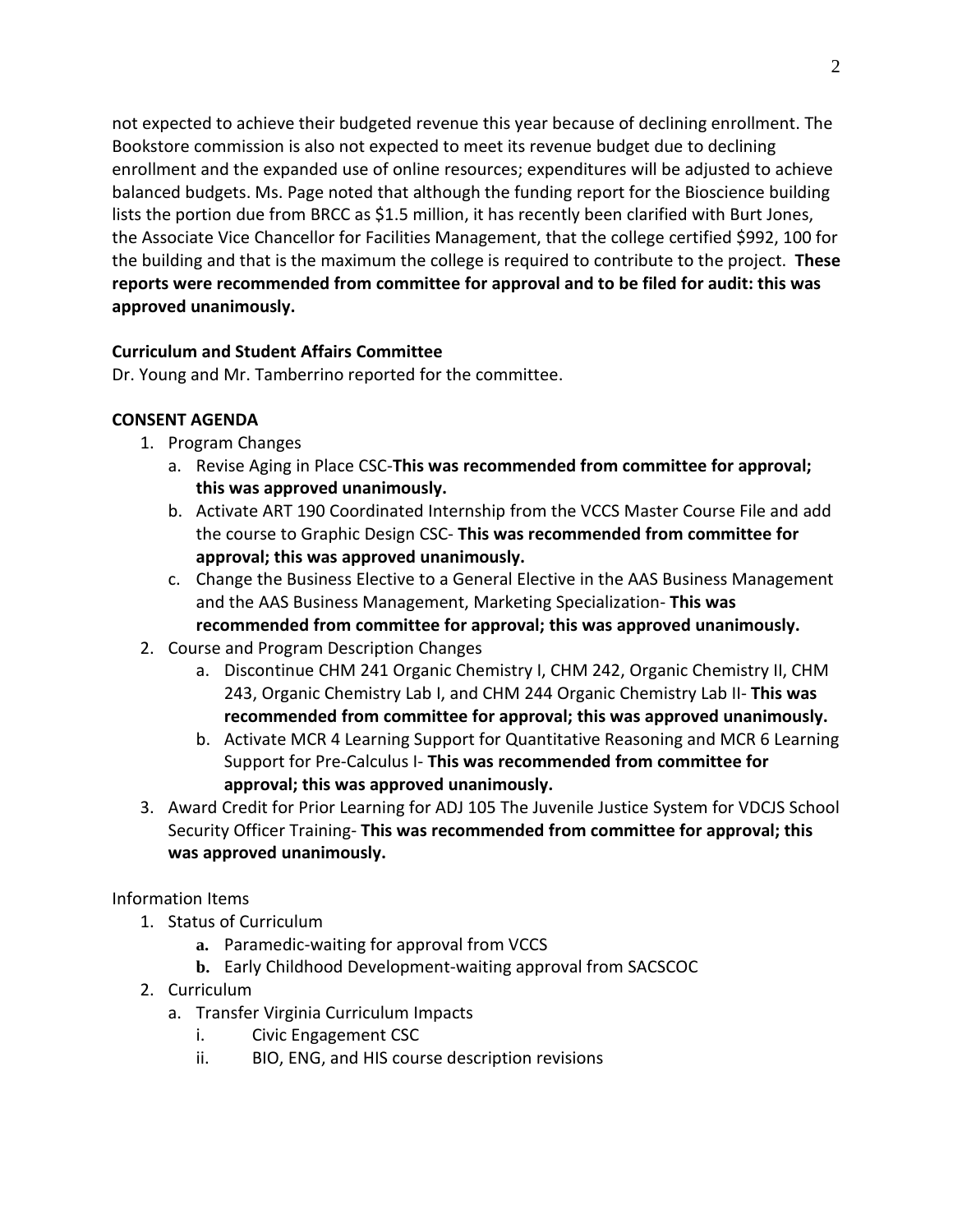3. The ACEN (Nursing program accreditor) was on-site for a Focused Visit on February 5. The visit was in response to BRCC's adoption and implementation of the new VCCS AND Statewide Curriculum (concept-based). The visit went well with some follow up items.

# **Personnel Report**

Ms. Page reviewed the personnel report on page 51.

# **Enrollment**

Dr. Young distributed and reviewed the enrollment report-enrollment looks to be down about 4% from this time last year.

# **Educational Foundation**

Ms. Kiger reviewed the reports for the BRCC Educational Foundation, noting that the Annual Fund is on track to reach the goal of \$130,000 by June 30.

The Scholarship Luncheon is Friday, March 22.

Spring Fling is Friday, April 12 with a school spirit theme.

The Foundation will be participating in the Harrisonburg Rockingham Community Foundation Big Give this year which is April 17.

Chancellor's Award for Leadership in Philanthropy luncheon is April 16 and will be recognizing Ken and Nancy Bowman for their continued support of BRCC.

Foundation Board members will be attending area high school award ceremonies this spring to present scholarships to high school seniors. Ms. Kiger noted that the BRCC Financial Aid office has been very helpful in making scholarships available early so they can be awarded at the high school ceremonies at the same time as other scholarships.

## **Old Business**

Graduation is Saturday, May 4 with a rain date of Monday, May 6. Joyce Colemon will be the speaker.

## **New Business**

## **President's Evaluation**

Dr. Downey reminded the board that his annual evaluation letter is due to the Chancellor in June prior to his evaluation. Mr. Sunderlin will work with the board to create the evaluation letter for the board to vote on at the May 8 meeting.

## **Dr. Downey's Report**

This year the board will be asked to complete a self-evaluation, similar to one that the Foundation Board has completed over the last few years. Ms. Jones will email the survey out to the board members on March 14.